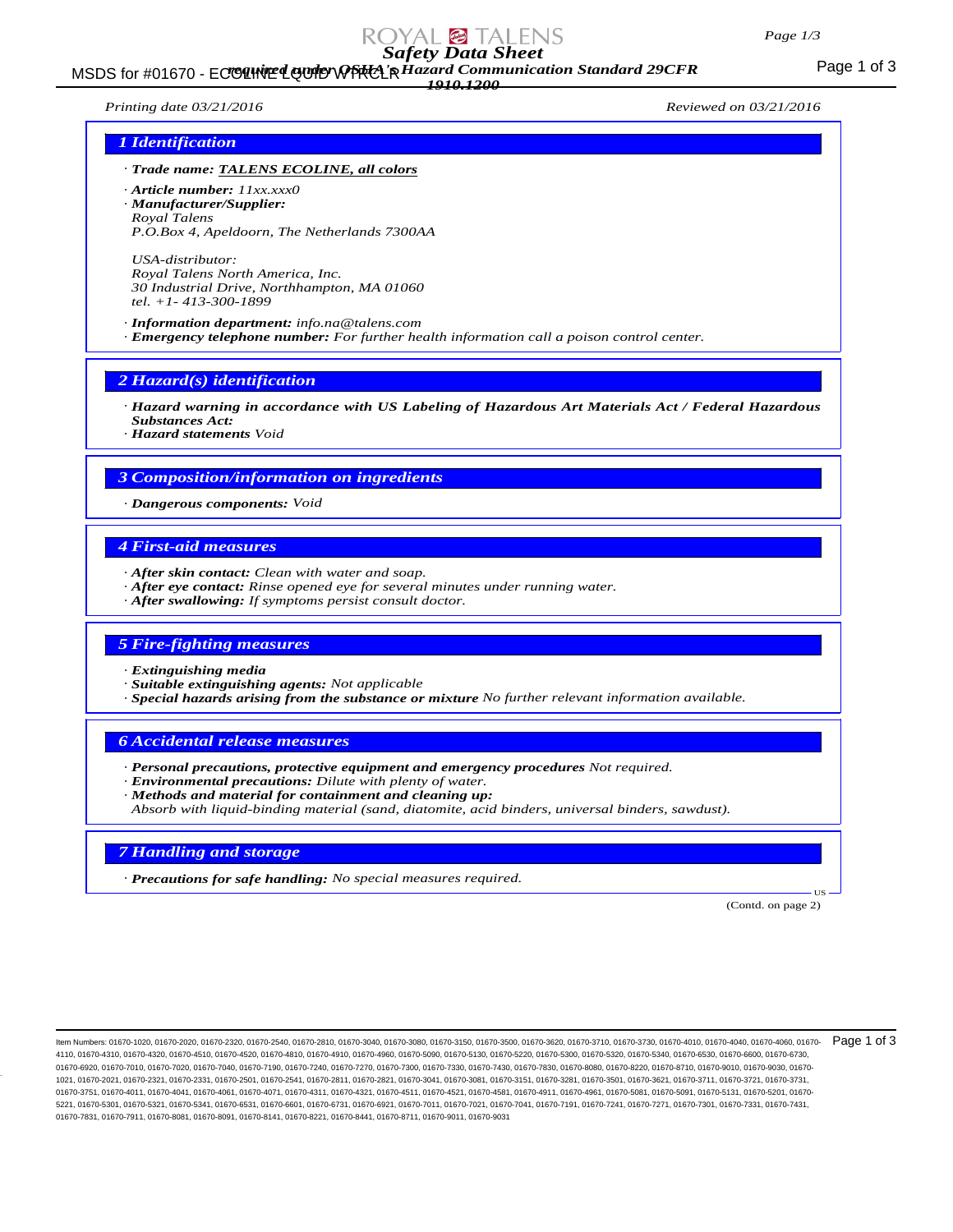## *Safety Data Sheet*

#### MSDS for #01670 - ECOLINE LOUID WPRCL R Hazard Communication Standard 29CFR<br>MSDS for #01670 - ECOLINE LOUID WPRCL R Hazard Communication Standard 29CFR *1910.1200*

*Printing date 03/21/2016 Reviewed on 03/21/2016*

(Contd. of page 1)

#### *8 Exposure controls/personal protection*

*· General protective and hygienic measures: Wash hands before breaks and at the end of work.*

| 9 Physical and chemical properties                                                                                                 |                                    |
|------------------------------------------------------------------------------------------------------------------------------------|------------------------------------|
| $\cdot$ Appearance:                                                                                                                |                                    |
| Form:                                                                                                                              | Fluid                              |
| Color:                                                                                                                             | According to product specification |
| $\cdot$ Odor:                                                                                                                      | <i>Characteristic</i>              |
| $\cdot$ pH-value at 20 $\cdot$ C (68 $\cdot$ F):                                                                                   | 6                                  |
| $\cdot$ Change in condition<br>Melting point/Melting range: Not determined.<br><b>Boiling point/Boiling range:</b> 100 °C (212 °F) |                                    |
| $\cdot$ Flash point:                                                                                                               | Not applicable.                    |
| · Explosion limits:                                                                                                                |                                    |
| Lower:                                                                                                                             | Not determined.                    |
| <b>Upper:</b>                                                                                                                      | Not determined.                    |
| $\cdot$ Density:                                                                                                                   | $1.0 - 1.8$ g/cm3                  |
| · Solubility in / Miscibility with<br>Water:                                                                                       | Fully miscible.                    |

#### *10 Stability and reactivity*

*· Thermal decomposition / conditions to be avoided: No decomposition if used according to specifications.*

- *· Possibility of hazardous reactions No dangerous reactions known.*
- *· Conditions to avoid No further relevant information available.*
- *· Incompatible materials: No further relevant information available.*

#### *11 Toxicological information*

*· Carcinogenic categories:*

*· IARC (International Agency for Research on Cancer)*

*None of the ingredients is listed.*

*· NTP (National Toxicology Program)*

*None of the ingredients is listed.*

*· OSHA-Ca (Occupational Safety & Health Administration)*

*None of the ingredients is listed.*

#### *12 Ecological information*

*· General notes: Not known to be hazardous to water.*

#### *13 Disposal considerations*

*· Recommendation:*

*Must not be disposed together with household garbage. Disposal must be made according to official regulations. Do not allow product to reach sewage system.*

(Contd. on page 3) US

ltem Numbers: 01670-1020, 01670-2020, 01670-2320, 01670-2540, 01670-2810, 01670-3040, 01670-3150, 01670-3500, 01670-3620, 01670-3710, 01670-3730, 01670-4010, 01670-4040, 01670-4000, 01670-4000, 01670-4010, 01670-4010, 0167 4110, 01670-4310, 01670-4320, 01670-4510, 01670-4520, 01670-4810, 01670-4910, 01670-4960, 01670-5090, 01670-5130, 01670-5220, 01670-5300, 01670-5320, 01670-5340, 01670-6530, 01670-6600, 01670-6730, 01670-6920, 01670-7010, 01670-7020, 01670-7040, 01670-7190, 01670-7240, 01670-7270, 01670-7300, 01670-7330, 01670-7430, 01670-7830, 01670-8080, 01670-8220, 01670-8710, 01670-9010, 01670-9030, 01670- 1021, 01670-2021, 01670-2321, 01670-2331, 01670-2501, 01670-2541, 01670-2811, 01670-2821, 01670-3041, 01670-3081, 01670-3151, 01670-3281, 01670-3501, 01670-3621, 01670-3711, 01670-3721, 01670-3731, 01670-3751, 01670-4011, 01670-4041, 01670-4061, 01670-4071, 01670-4311, 01670-4321, 01670-4511, 01670-4521, 01670-4581, 01670-4911, 01670-4961, 01670-5081, 01670-5091, 01670-5131, 01670-5201, 01670- 5221, 01670-5301, 01670-5321, 01670-5341, 01670-6531, 01670-6601, 01670-6731, 01670-6921, 01670-7011, 01670-7021, 01670-7041, 01670-7191, 01670-7241, 01670-7271, 01670-7301, 01670-7331, 01670-7431, 01670-7831, 01670-7911, 01670-8081, 01670-8091, 01670-8141, 01670-8221, 01670-8441, 01670-8711, 01670-9011, 01670-9031